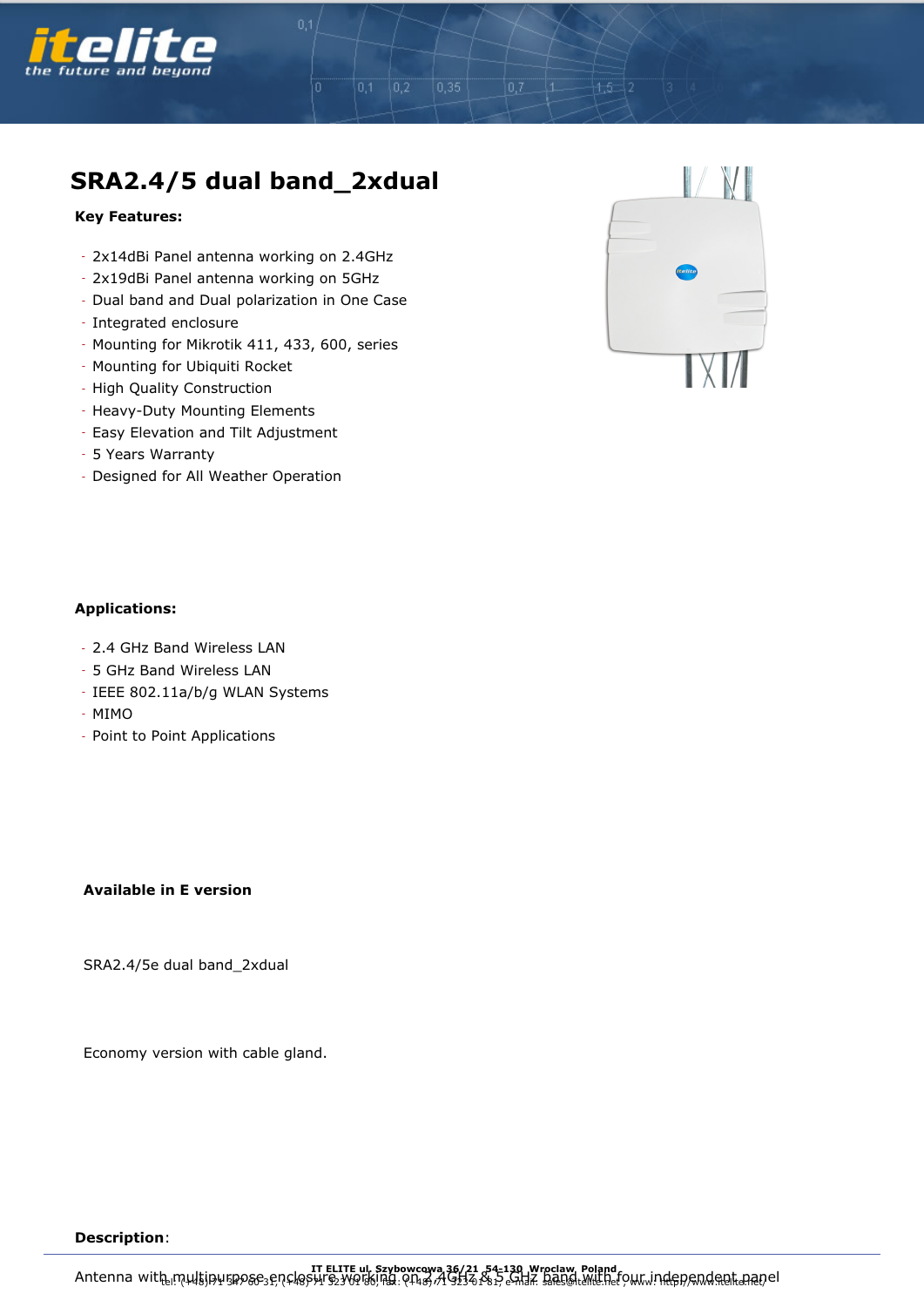antennas with 2x14dBi & 2x19 dBi gain in 2.4 and 5GHz respectively. It is an ideal solution for MIMO application. The range includes weatherproof outdoor enclosure with panel antenna and enough compartment for RouterBoard or any other electronic equipment. Enclosure is furnished with special RJ-45 waterproof ethernet connector with an easy connection to Internet Network and PoE. Perfectly designed for operation under severe weather conditions. Proper materials allow operation in the salty water environment without corrosion. High quality construction of pole mounting elements guarantee easy elevation and easy tilt down as well as rock-stable operation. It can be used as customer premise equipment and also as a base stations. Inside the enclosure there are suitable posts for all Mikrotik Routerboards, mounting for Ubiquiti Rocket and for other radios.